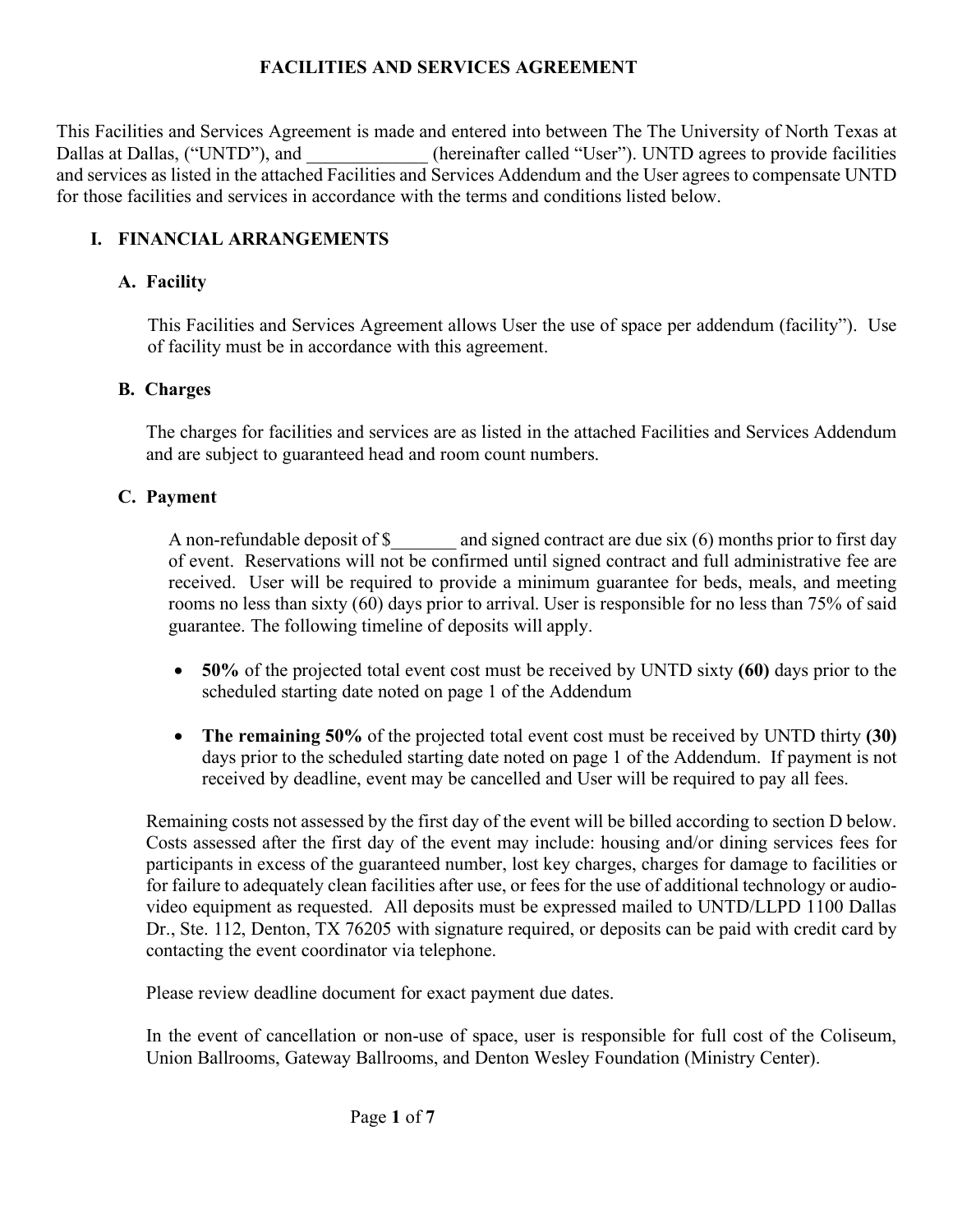## **D. Billing**

In the event that UNTD has not assessed the amount of any charge on or before 9:00 a.m. on the first day of the event, UNTD will provide the User with a bill listing all charges and credits for the event at the earliest possible date. The User will pay UNTD for all unpaid charges within ten (10) days after receipt of the bill. Failure to pay all remaining balances within ten (10) days of receiving final bill, will result in a finance charge of one and one-half percent (1.5%) per month, constituting an annual percentage rate of eighteen (18%). User agrees to reimburse UNTD for all collections costs, including professional fees and other expenses incurred in enforcing collection of any and all amounts owing hereunder, whether or not legal action is instituted. UNTD will refund any credits due to User.

## **E. Tax Exemption**

If the User is tax exempt, a tax exempt certificate will be filed with the UNTD Lifelong Learning and Professional Development by thirty (30) days prior to the starting date of the event.

#### **F. Guarantees**

UNTD and User will agree on the maximum number of participants that will be accommodated at the time of the signing of the Facilities and Services Agreement.

Sixty (60) days prior to the starting date of the event, User will provide UNTD with the number of participants currently registered for the event. Sixty (60) days prior to the start date User and UNTD will agree on a minimum guarantee. User is responsible for seventy five percent (75%) of total costs based on minimum guarantee. In the event that seventy five percent (75%) or more of the guaranteed number participate, User will be charged based on the actual number of participants. Thirty (30) days prior to the starting date of the event, User will provide UNTD with the number of participants currently registered for the event. Not later than seven (7) business days prior to the starting date of the event, User will provide UNTD with an updated number of registered participants, and the total number of participants it expects will participate in the event. Lodging: Rooms held past midnight of the check-in date at the request of User will be billed in full to User.

#### G**. Cancellation**

It is provided that there shall be no right of termination for the purpose of holding the same or similar event in another venue.

In the event you cancel this contract, UNTD will necessarily incur damages including having to turn away other guest room reservations for UNTD. The parties acknowledge that UNTD's actual damages would be difficult to estimate accurately. Accordingly, you agree that the formula listed below represents a reasonable effort on behalf of UNTD to establish its loss prospectively and that it shall represent liquidated damages.

More than 90 days, but less than 120 days=  $10\%$  of estimated total costs + the initial deposit and any applicable cancellation fees for campus venues (see addendum)

More than 60 days, but less than 90 days=  $20\%$  of estimated total costs + the initial deposit and any applicable cancellation fees for campus venues (see addendum)

More than 30 days, but less than 60 days= 50% of estimated total costs + the initial deposit and any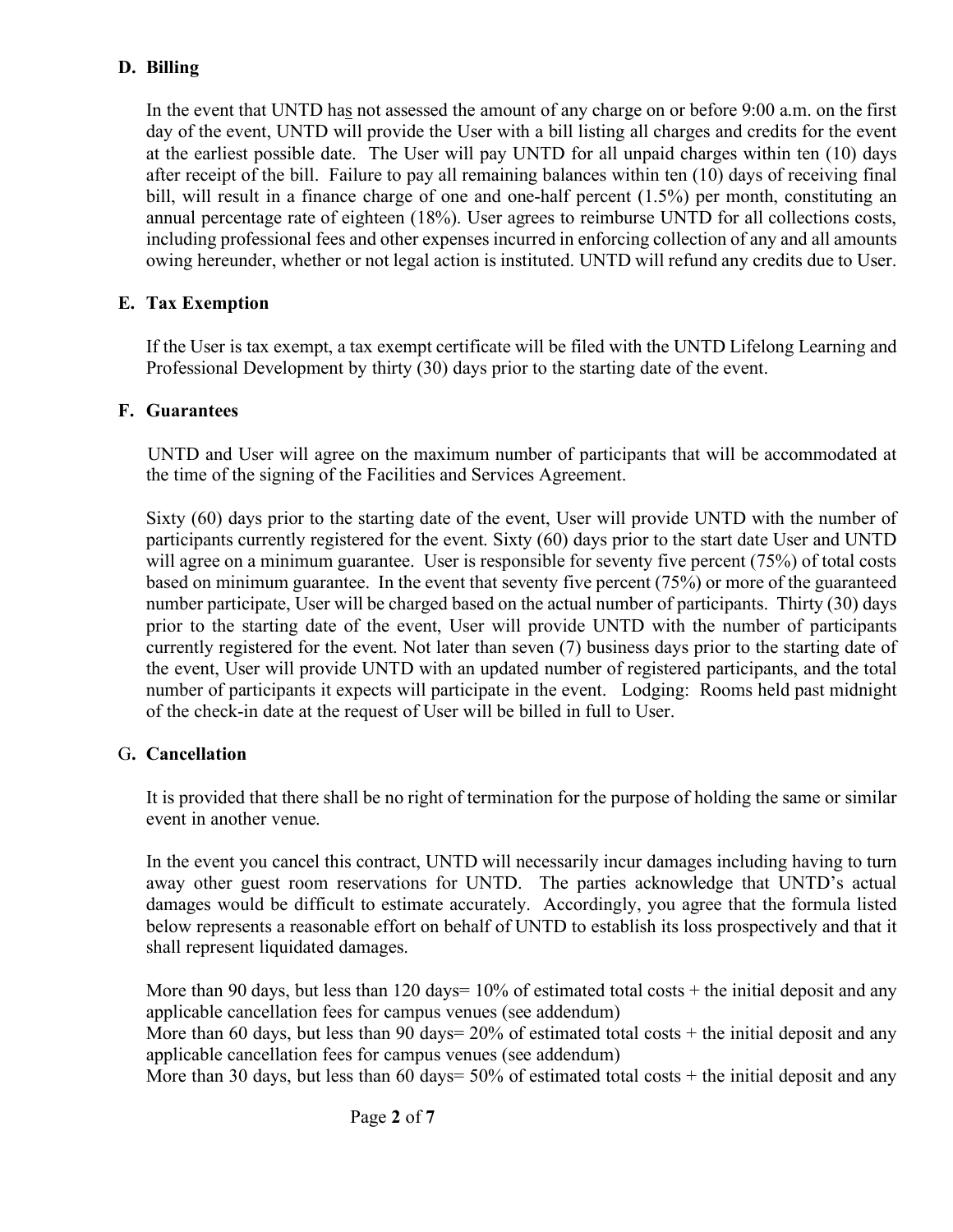applicable cancellation fees for campus venues (see addendum) 30 days or less= 100% of estimated total costs

Official cancellation notice must be received in writing via certified mail. The liquidated damages must be provided with the cancellation notice.

Subject to the limitations set forth in Article VIII, in the event that this contract is cancelled by UNTD, User will be entitled to a full refund of all monies paid to UNTD.

#### **II. ADDITIONS OR DELETIONS**

Any additional facilities and/or services not specified in this agreement are subject to additional charges. Such services may include: housing and/or dining services fees for participants in excess of the guaranteed number, lost key charges, charges for damage to facilities or for failure to adequately clean facilities after use, or fees for the use of additional technology or audio-video equipment as requested. These charges will be included in the balance due in the bill presented to User by UNTD. Any additions to and/or deletions from this agreement must be initialed and dated by an authorized representative of both parties to be valid.

#### **III. INSURANCE**

A certificate of insurance must be provided with the signed Facilities and Services Agreement. User is required to maintain commercial general liability coverage with a minimum combined limit for bodily injury and property damage of \$1,000,000 per occurrence/ \$2,000,000 aggregate. The general liability policy shall not contain any exclusions for sexual molestation. The University of North Texas System, The University of North Texas at Dallas, its Board of Regents, officers, employees, agents, and volunteers shall be named as additional insureds as to all applicable coverage.

#### **IV. INDEMNITY AND DAMAGES**

User agrees that all participants, guests, and subcontractors of the User are under the direct and complete supervision and control of the User. As such, User is liable for all damages resulting from participant, guest, and subcontractor utilization of the facilities and services provided by UNTD In addition, the terms and conditions of this agreement do not require UNTD to relinquish its control of its facilities and services to User. UNTD retains the right to require User, or any of its participants, guests, or subcontractors, to leave the UNTD premises if UNTD feels that circumstances require it. UNTD assumes no responsibility for loss or theft of personal property or damage to personal property of User or any of its participants, guests, or subcontractors. **User shall indemnify and hold harmless the University of North Texas System, The University of North Texas at Dallas, its officers, and employees against any and all claims for loss, bodily or personal injury, or damage to persons or property, including claims of employees of User or its agents, arising out of activities conducted by User, its participants, guests, and subcontractors on or in UNTD buildings, properties, or facilities. UNTD assumes no liability whatsoever for any property placed by User, its participants, guests, and subcontractors in UNTD buildings, properties, or facilities or for any bodily or personal injury to User, its employees, its participants, guests, and subcontractors.**

There will be extra charges for labor in addition to rental charges when an excessive amount of cleaning is required to return the areas used to a condition adequate for continual use. User will also reimburse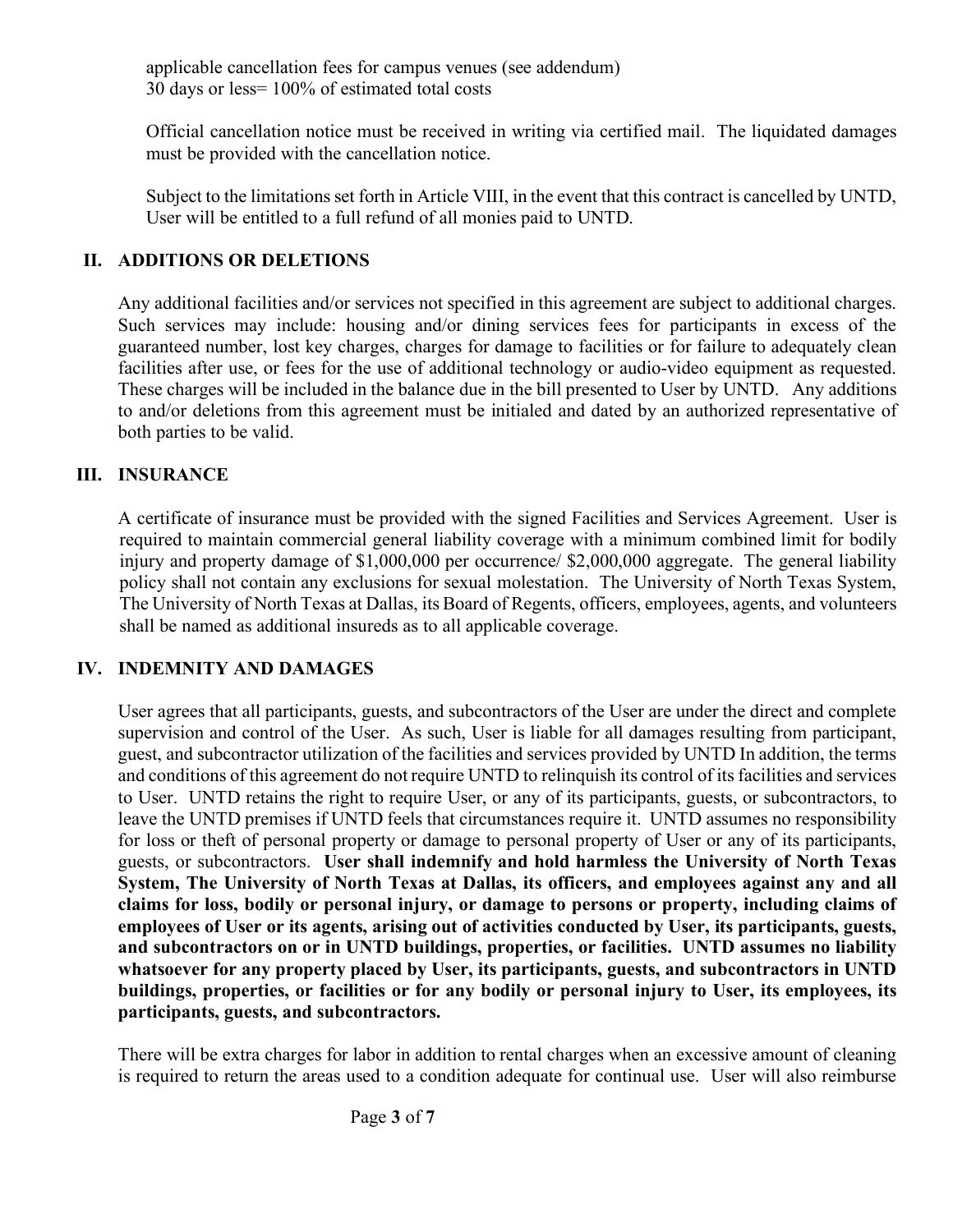UNTD for all damages to facilities and services of UNTD resulting from the use of those facilities and services by User, its participants and/or its subcontractors.

## **V. RELEASES AND BACKGROUND CHECKS**

By signing this Agreement, User represents and warrants that consents for medical treatment have or will be obtained and maintained by User for each camp participant, prior to the event.

By signing this Agreement, User represents and warrants that User has or will obtain criminal background checks for all personnel who will staff the event, prior to the date of the event. Background checks must be performed within twelve (12) months of the event.

## **VI. COMPLIANCE WITH UNIVERSITY REGULATIONS AND LOCAL, STATE, AND FEDERAL LAW**

User is required to adhere to all UNTD policies, including UNT Policy 15.003, regulations, and guidelines as set forth in this Agreement, and all local, state, and federal laws and guidelines, which User acknowledges have been provided to User prior to the date of the event. Failure to comply with these regulations may result in forfeiture of the privilege of using UNTD facilities and services or termination of this agreement pursuant to VIII hereof. UNTD regulations include but are not limited to the following in UNTD buildings and on UNTD property:

- A. Prior to the day of the event, User shall provide UNTD a complete list of the names of staff that will be on any part of UNTD property.
- B. All parking arrangements must be made in advance, and participants are expected to obey all UNTD parking regulations.
- C. Neither the User nor any person attending the event shall bring onto, or possess on, UNTD premises explosives, fireworks, or other dangerous materials or substances, animals (unless service animals) and pets, alcohol (without prior written consent) and drugs, hot plates or similar appliances. Decorations, displays, or exhibits which require flame or water cannot be used in UNTD facilities. Please refer to UNT Policy 04.001 for rules related to handguns on campus premises.
- D. The following are forbidden: remodeling or renovating of rooms or furniture; removal of lounge or common area furniture into individual rooms; tampering with the electrical or mechanical fixtures in the rooms or with the fire system or firefighting equipment; attaching any object to any UNTD premise by nail, screw, or alteration of the premises in any manner; tampering with or removal of windows or window screens whatsoever; removal of or addition of furniture without arrangement with the residence hall director.
- E. Male and female guests may share floors but have separate bathroom facilities. Shared rooms are reserved for married couples or occupants of the same sex.
- F. Gambling or solicitation in any form is not permitted.
- G. In the interest of personal safety of guests, students, and staff, the following rules must be followed: 1. The space reserved for each particular function is not to be used in excess of the normal seating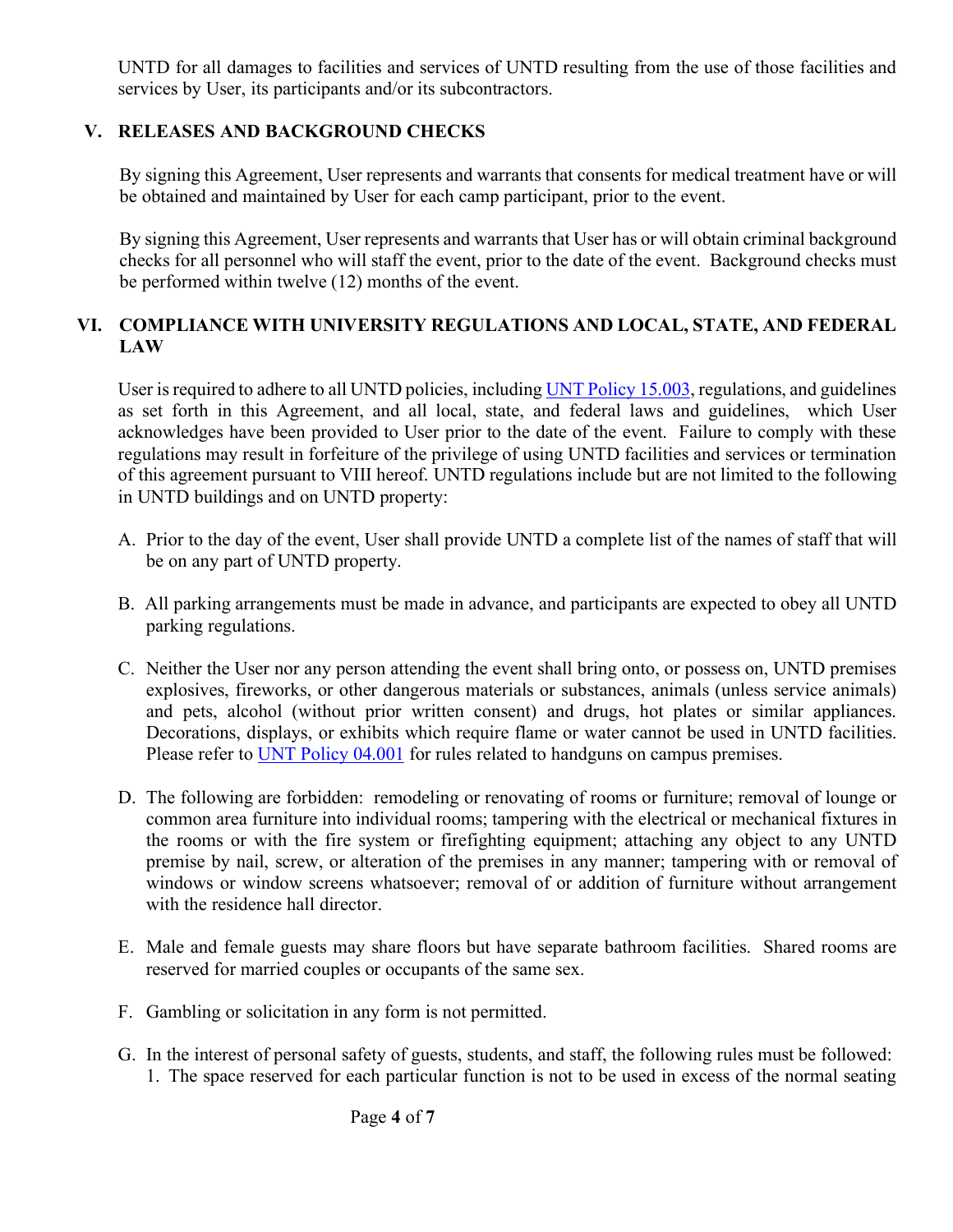capacity;

- 2. All aisles leading to exit doors must be kept clear and unobstructed; and
- 3. Exit doors will not be fastened or obstructed, so that the doors can be opened readily from the inside.
- H. A copy of housing regulations is attached and is a binding part of this contract.
- I. It is the policy of the The University of North Texas at Dallas not to discriminate on the basis of race, color, religion, sex, age, national origin, disability, or veteran of the Vietnam Era status in its educational programs, activities, admissions, events/workshops/camps, or employment policies. Requests for accommodation of disabilities must be on file in our office at least five working days prior to an event. For further assistance, contact the event ADA liaison, (940) 565-2656, TDD (800) 735-2989. Any costs associated with the request(s) will be borne by the User.
- J. User is responsible for complying with all local, state and federal laws regarding the payment of its employees who may provide services under this agreement.
- K. User is responsible for complying with applicable local, state and federal laws concerning health, safety and public order.
- L. User is responsible for complying with applicable state laws and rules concerning training and examination programs on sexual abuse and child molestation for its employees.
- M. According to university policies and procedures, adult supervision is required for all programs with participants under eighteen years of age at a 1:10 ratio. User is required to provide one adult per every ten minors at all times and locations including but not limited to: residence halls, dining facilities, classrooms, recreational areas, auditoriums, and all university grounds.
- N. User shall not contract with an outside caterer to serve food and/or beverages at the event.
- O. User shall not give away samples or sponsors' products that conflict with existing University contractual rights (e.g. Coke contract).

#### **VII. UNIVERSITY RIGHTS**

UNTD may exercise the following rights:

- A. To enter any room for the purpose of inspection, repair, or emergency.
- B. To reassign residents within a residence hall, after timely notification, in order to accomplish necessary repairs and renovation to the building.
- C. To revoke the campus privilege including residency in or utilization of any of its buildings of any occupant whose conduct, solely in UNTD's opinion, becomes injurious or potentially injurious to the academic community.
- D. To approve all copy for advertising as well as news releases.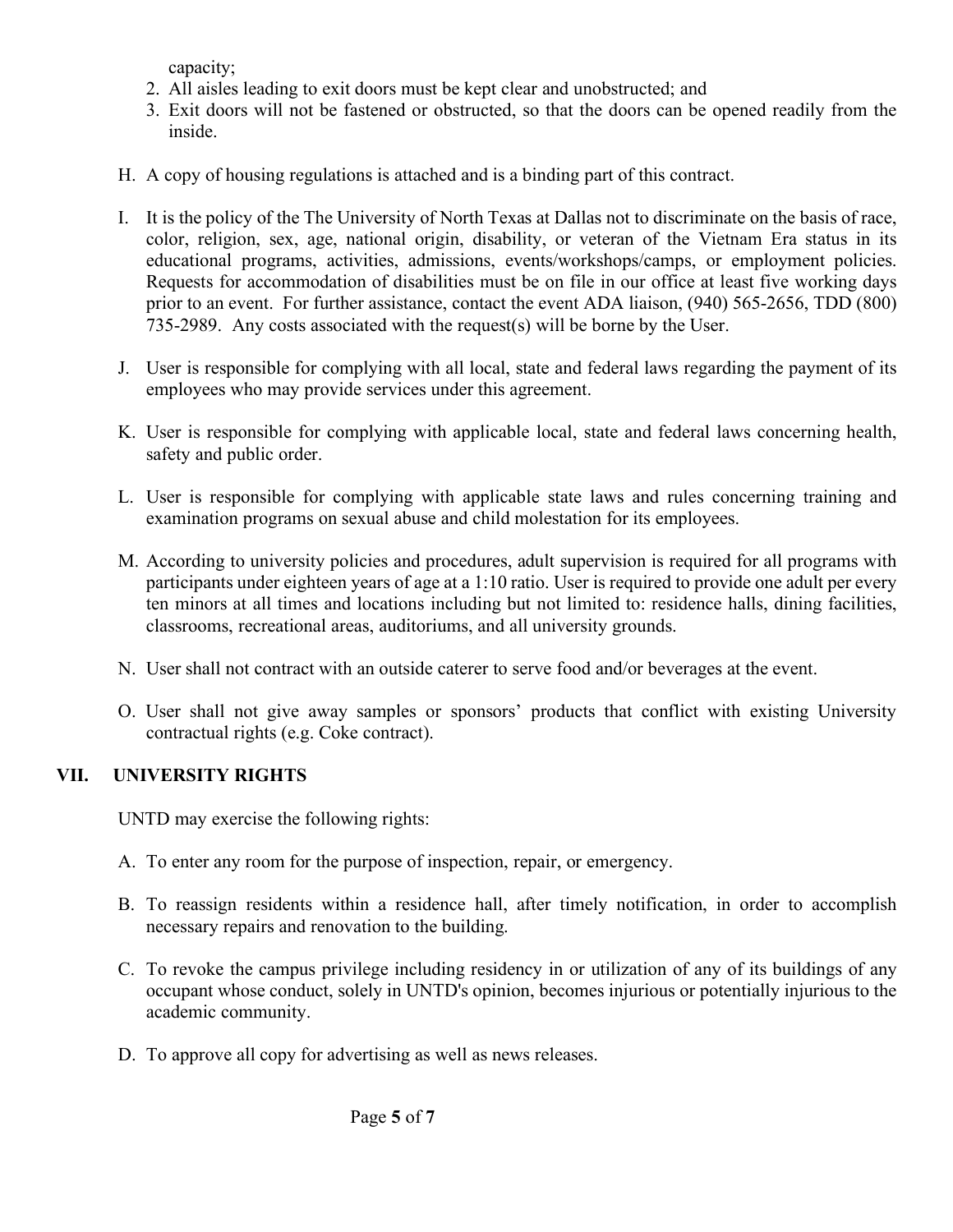E. To approve all sub-contracts to assure that no conflicts exist between pre-existing UNTD contractual obligations and sub-contracts entered into by the User.

#### **VIII. FORCE MAJEURE**

If the (a) applicable UNTD facilities or any portion thereof shall be destroyed or damaged by fire or other calamity so as to prevent the use of the premises for the purposes and during the period specified in this Agreement, or (b) use of the premises by User shall be prevented by act of God, strikeout, lockout, material or labor restrictions by any governmental authority, civil riot, flood or any other cause beyond the control of UNTD, then this Agreement shall terminate and User hereby waives any claim against the UNTD for damages by reason of such termination.

#### **IX. MISCELLANEOUS**

The User may not assign this agreement without the prior written consent of UNTD.

This agreement is not binding until countersigned by UNTD.

This agreement shall be construed and enforced under and in accordance with the laws of the State of Texas. This agreement is made and entered into, and is performable in whole or in part, in the State of Texas, and venue for any suit filed against UNTD shall be subject to the mandatory venue statue set forth in § 105.151 of the Texas Education Code.

Chapter 2260 of the Texas Government Code establishes a dispute resolution process for contracts involving goods, services and certain types of projects. To the extent that Chapter 2260, Texas Government Code, is applicable to this agreement and is not preempted by other applicable law, the dispute resolution process provided for in Chapter 2260 and the related rules adopted by the Texas Attorney General pursuant to Chapter 2260, shall be used by User to attempt to resolve any claim for breach of contract against UNTD that cannot be resolved in the ordinary course of business.

This agreement constitutes the entire agreement between the parties pertaining to the subject matter contained herein. No amendment or modification shall be valid or binding upon the parties unless made in writing and signed as aforesaid. This agreement shall supersede all prior agreements, communications, representations and understandings, either oral or written, between the parties respecting the subject matter. This agreement may only be modified if in writing and signed by both parties.

Any written communication required or permitted to be made or given to either party hereto pursuant to this agreement shall be deemed to have been sufficiently given on the date of mailing if sent by certified mail, return receipt requested, postage prepaid, addressed as set forth below, or to such other address as is designated by written notice given to the other parties:

Director, Risk Management 7400 University Hills Blvd Dal1, Room 357 Dallas, Texas 75241

The attached Addendums for Estimated Cost and Housing Regulations are incorporated by